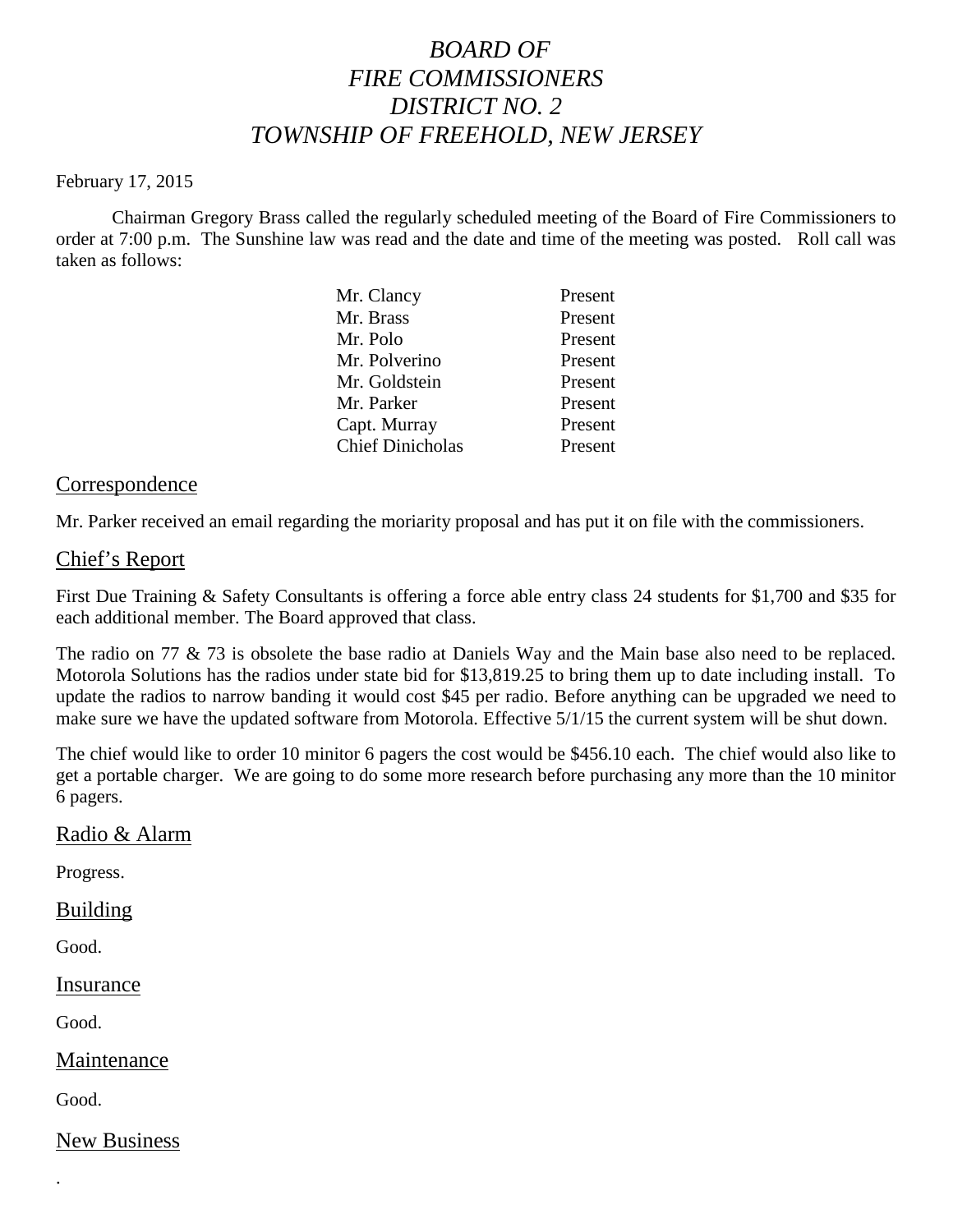# Old Business

# Nothing at this time.

## Treasurer's Report

## Freehold Savings Bank

|                  | Checking                           | 488.36                    |
|------------------|------------------------------------|---------------------------|
|                  | <b>Money Market</b>                | 690,340.59                |
|                  | CD                                 | 627,460.90                |
| Wells Fargo Bank | Checking                           | 50.00                     |
|                  | Savings                            | 50.00                     |
| Total assets:    |                                    | \$1,318,389.85            |
| February Bills   |                                    |                           |
| 9466             | Joseph Chiusano                    | 100.00                    |
| 9467             | Cheryl Cook                        | 100.00                    |
| 9468             | Maria Chiusano                     | 100.00                    |
| 9469             | Pat Kondrup                        | 100.00                    |
| 9470             | Carmella Calamita                  | 100.00                    |
| 9471             | Jane Colyer                        | 100.00                    |
| 9472             | JCP & L                            | 363.21                    |
| 9473             | NJ Natural Gas                     | 1,938.79                  |
| 9474             | Recording Systems Inc.             | 58.33                     |
| 9475             | <b>Verizon Wireless</b>            | 1,339.22                  |
| 9476             | Verizon                            | 482.64                    |
| 9477             | <b>Staples</b>                     | 76.95                     |
| 9478             | Cablevision                        | 260.03                    |
| 9479             | Fire & Safety                      | 1,823.89                  |
| 9480             | Hills Signs                        | 122.00                    |
| 9481             | US Grounds Maint. Corp.            | 497.34                    |
| 9482             | Ken's Body Works                   | 1,308.54                  |
| 9483             | NJ Fire & Equip.                   | 2,745.52                  |
| 9484             | <b>Access Health Systems</b>       | 330.00                    |
| 9485             | Western Monmouth Mutual Aid Assoc. | 50.00                     |
| 9486             | Twsp. of Marlboro Dist. #1         | 20.00                     |
| 9487             | Buchanan Ingersol & Rooney         | 765.72                    |
| 9488             | Clean Air Co.                      | 233.60                    |
| 9489             | First Due Training & Safety        | 1,200.00                  |
| 9490             | Emer. Service Mark. Corp.          | 23.27                     |
| 9491             | Mid Atlantic Fire & Air            | 566.50                    |
| 9492             | Evan Berman                        | 210.00                    |
| 9493             | <b>Roux Associates</b>             | 5,507.26                  |
| 9494             | <b>Earhart Auto</b>                | 144.18                    |
| 9495             | Lisa-Marie Clark                   | 210.00                    |
| 9496             | Sonneblick Parker & Selvers PC     | 1.822.75                  |
| Total Bills      |                                    | $\mathbb{S}$<br>22,699.74 |